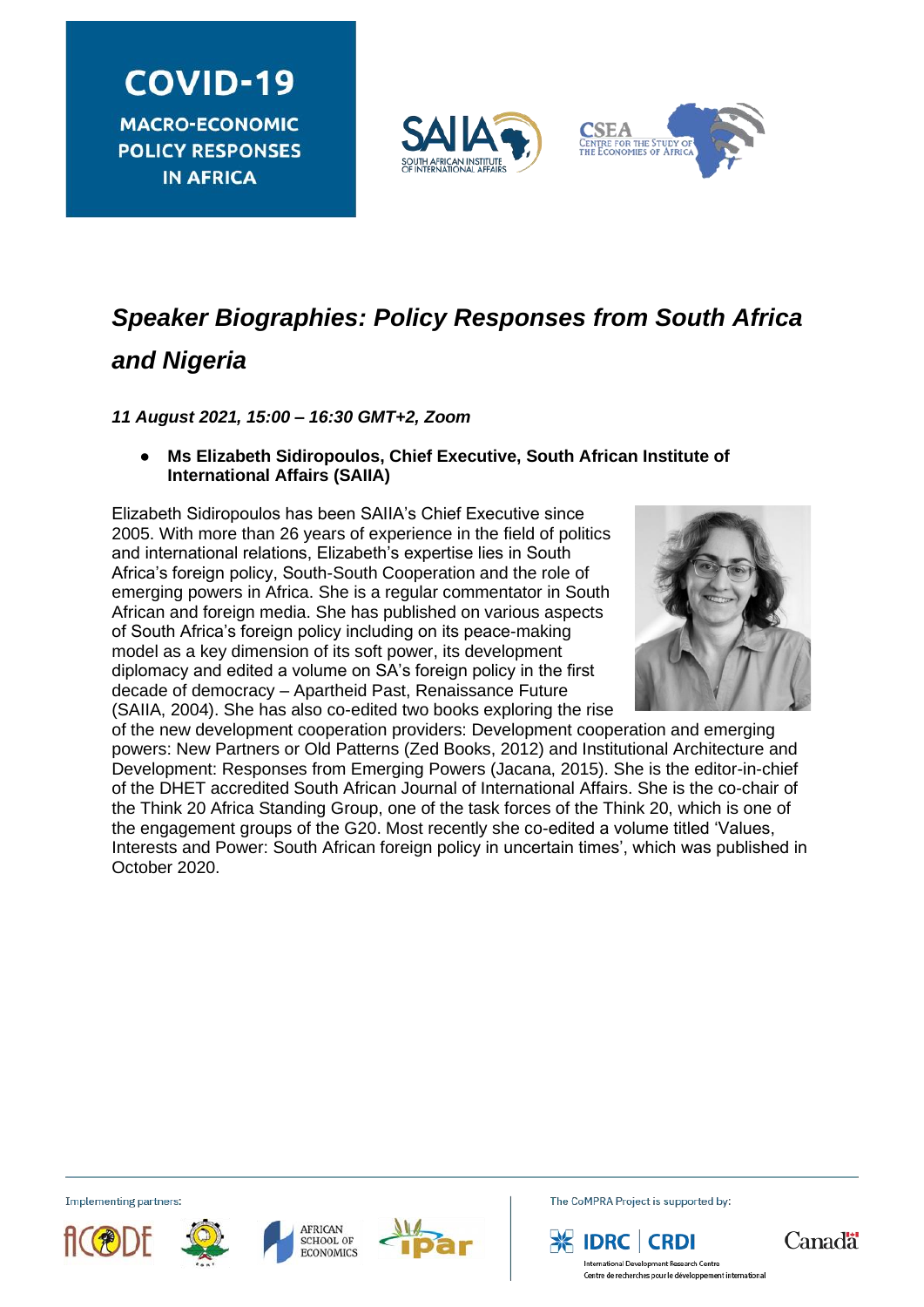**COVID-19 MACRO-ECONOMIC POLICY RESPONSES IN AFRICA** 





● **Dr Arjan de Haan, Senior Program Specialist: Sustainable Inclusive Economies, International Development Research Centre (IDRC)**

Arjan de Haan is a development expert who focuses on public policy and poverty in Asia. He leads the IDRC program Supporting Inclusive Growth, managing a team of 10 specialists in Ottawa and regional offices.

Before joining IDRC, de Haan worked at the Institute of Social Studies (Erasmus University Rotterdam) in The Hague, where he was convenor of the master's program in social policy and led the development of a database called Indices of Social Development.

Before that, he worked for 10 years with the UK Department for International Development in London, India, and China. He also managed the Poverty Research Unit at the University of Sussex (UK). He has published widely and is co-editor of the Canadian Journal of Development Studies.

De Haan holds a PhD in social history from Erasmus University Rotterdam (Netherlands).

● **Mma Amara Ekeruche, Research Fellow, Centre for the Study of the Economies of Africa (CSEA)**

Ms Mma Amara Ekeruche is a Research Fellow at the Centre for the Study of the Economies of Africa (CSEA). In addition, she runs a column 'Your Nigerian Economist' on Stears Business, Africa's leading business publication. She holds a Master's in Economic Policy from University College London (UCL), United Kingdom and a Bachelor's Degree in Economics from Kwame Nkrumah University of Science and Technology (KNUST), Ghana. Her research interests are development economics, macroeconomics, and fiscal policy. Consequently, her research experience cuts across key issues in development including government debt and public financial



management, South-South Cooperation and the impact of Chinese investment in Africa. You can find her work on Brookings, the United Nations Office on South-South Cooperation, Southern Voice, Africa Portal, and On Think Tanks.



**AFRICAN** 

Implementing partners:



The CoMPRA Project is supported by:





ent Research Centre Centre de recherches pour le développement internationa

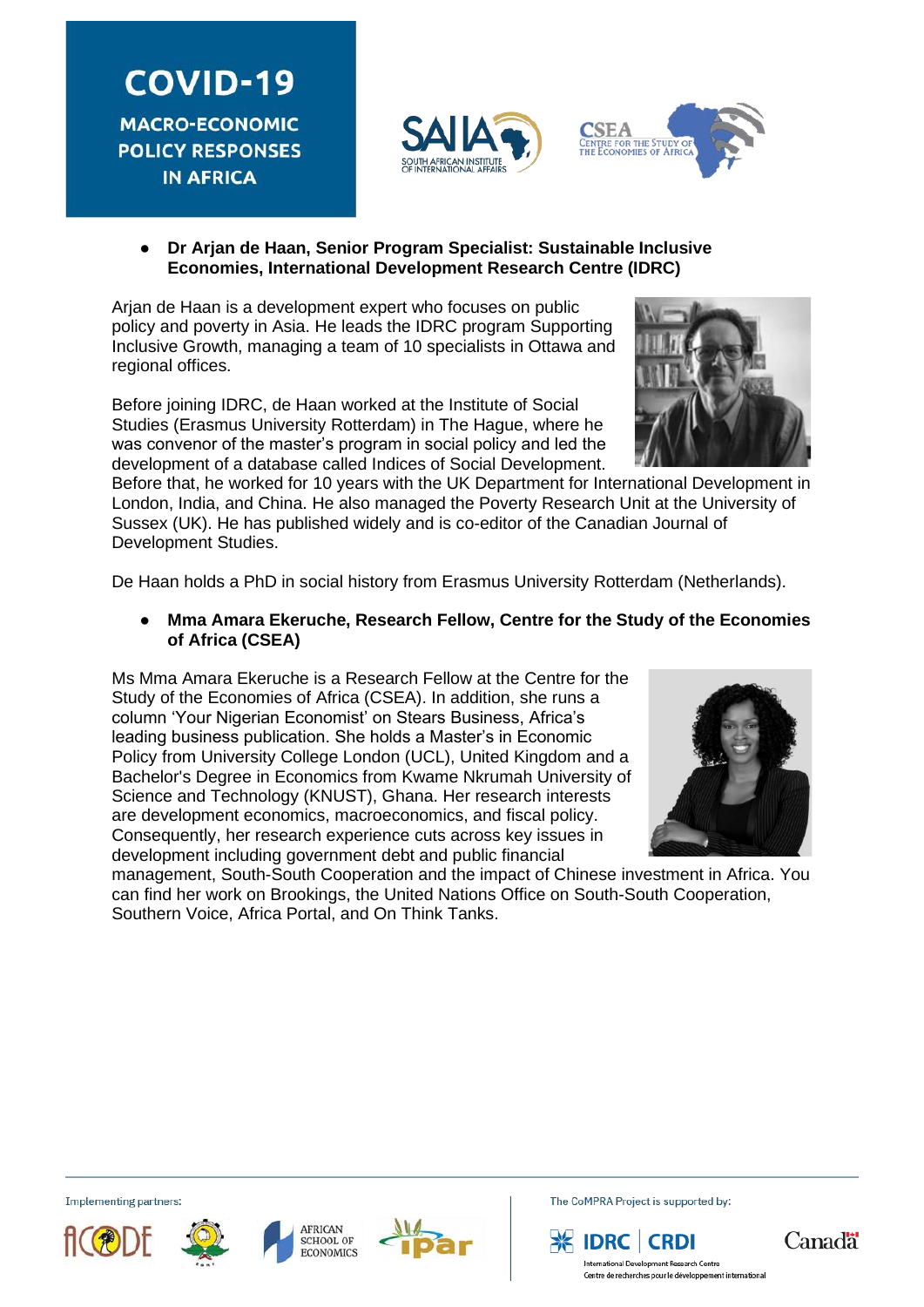**COVID-19 MACRO-ECONOMIC POLICY RESPONSES IN AFRICA** 



**SEA** TRE FOR THE STUDY



Conrad van Gass is a development economist with a background in fiscal and financial policy. He has consecutively worked for or consulted to the eThekwini Metropolitan Council, the KwaZulu-Natal Provincial Government, the Development Bank of Southern Africa, the Financial and Fiscal Commission and the Government Technical Advisory Centre in South Africa. He holds Masters degrees in Applied Development Economics from the University of Cape Town and Town and Regional Planning from the University of KwaZulu-Natal. Before joining SAIIA, his analytic experience outside South Africa covered Botswana, Zambia, Uganda, Ethiopia and Nigeria.



#### ● **Dr Paul Okiira Okwi, Senior Programme Specialist, International Development Research Centre (IDRC)**

Dr Paul Okwi is a Senior Program Officer for the Think Tank Initiative based at the International Development Research Centre (IDRC)'s Regional Office for Eastern and Southern Africa (Nairobi). Prior to joining IDRC, Paul worked for the World Bank in Kampala, the International Livestock Research Institute (ILRI) in Nairobi and was a lecturer at Makerere University. Paul has published extensively on welfare and income inequality, poverty mappings, geographic determinants of poverty, and natural resource economics.

#### • **Dr Miguel Jaramillo Baanante, Senior Researcher, Group for the Analysis of Development (GRADE)**

Senior Researcher at GRADE. He holds a PhD in History from the University of California. He has conducted research projects and consultancies for internationals organizations as the International Labor Office, the Inter-American Development Bank, the World Bank, the Andean Development Corporation, among others. He has served as Advisor to Vice Ministers and Ministers in the fields of labor, social promotion and industry, having been Vice Minister of Social Promotion. He is currently a member of the National Labor Council.





Implementing partners:







The CoMPRA Project is supported by:





nent Research Centre Centre de recherches pour le développement internationa